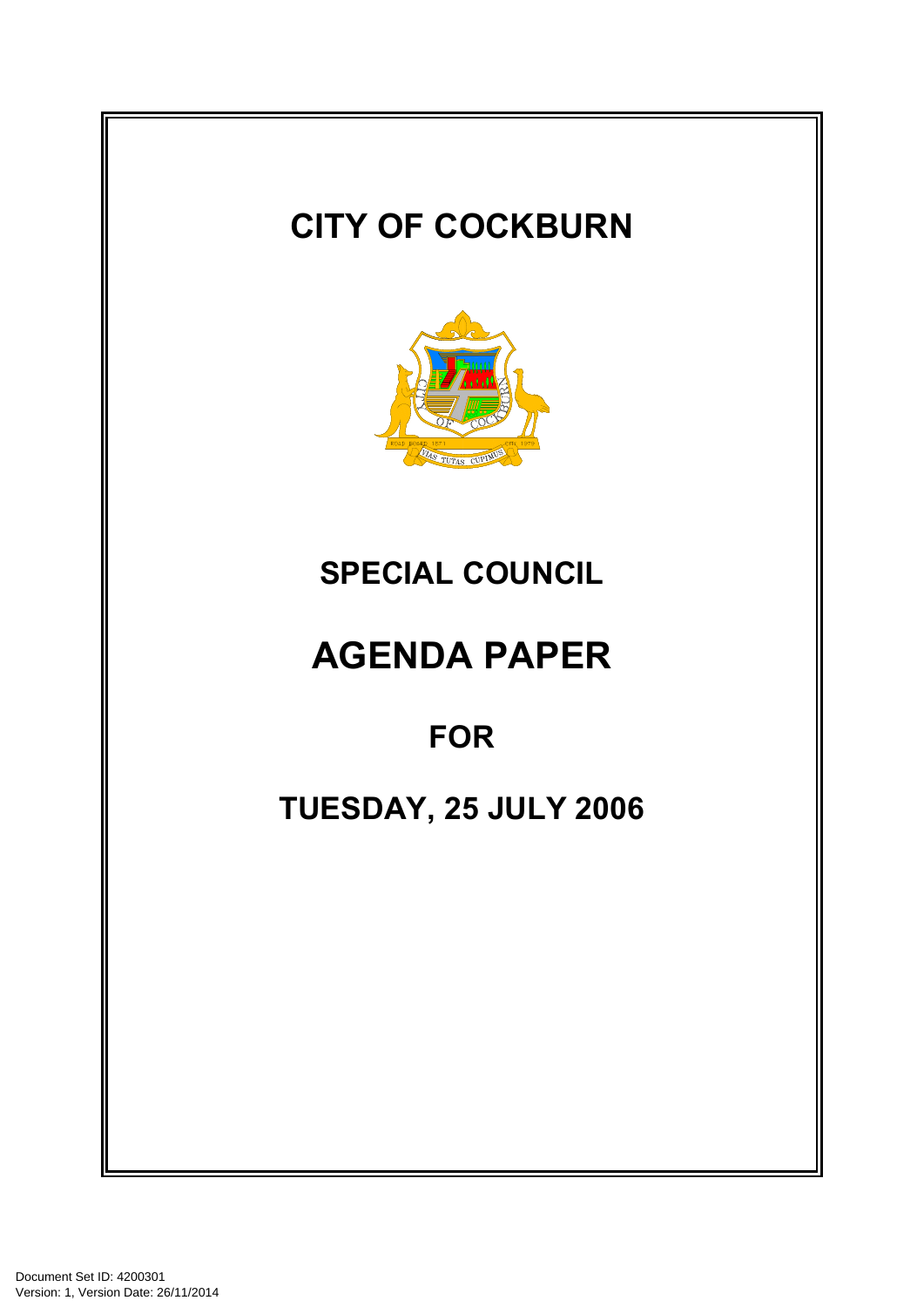# **CITY OF COCKBURN**

### **SUMMARY OF AGENDA TO BE PRESENTED TO THE SPECIAL COUNCIL MEETING TO BE HELD ON TUESDAY, 25 JULY 2006 AT 7:00 PM**

# **Page**

 $\equiv$ 

| 1.             |                                                                                                                     |                                                                                                                                                      |  |
|----------------|---------------------------------------------------------------------------------------------------------------------|------------------------------------------------------------------------------------------------------------------------------------------------------|--|
| 2.             | APPOINTMENT OF PRESIDING MEMBER (IF REQUIRED)1                                                                      |                                                                                                                                                      |  |
| 3.             | DISCLAIMER (TO BE READ ALOUD BY PRESIDING MEMBER)1                                                                  |                                                                                                                                                      |  |
| 4.             | ACKNOWLEDGEMENT OF RECEIPT OF WRITTEN DECLARATIONS OF<br>FINANCIAL INTERESTS AND CONFLICT OF INTEREST (BY PRESIDING |                                                                                                                                                      |  |
| 5.             |                                                                                                                     |                                                                                                                                                      |  |
| 6.             |                                                                                                                     |                                                                                                                                                      |  |
| 7 <sub>1</sub> | DECLARATION BY COUNCILLORS WHO HAVE NOT GIVEN DUE<br>CONSIDERATION TO MATTERS CONTAINED IN THE BUSINESS1            |                                                                                                                                                      |  |
| 8              |                                                                                                                     |                                                                                                                                                      |  |
| 9.             |                                                                                                                     |                                                                                                                                                      |  |
|                | 9.1                                                                                                                 | (SCM 25/07/2006) - CITY OF COCKBURN BUSINESS PLAN                                                                                                    |  |
|                | 9.2                                                                                                                 | (SCM 25/07/2006) - MUNICIPAL BUDGET 2006/07 - SCHEDULES                                                                                              |  |
|                | 9.3                                                                                                                 | (SCM 25/07/2006) - MUNICIPAL BUDGET 2006/07 - DIFFERENTIAL                                                                                           |  |
|                | 9.4                                                                                                                 | (SCM 25/07/2006) - ADOPTION OF THE MUNICIPAL BUDGET                                                                                                  |  |
|                | 9.5                                                                                                                 | (SCM 25/07/2006) - PROPOSED MODIFICATIONS TO<br>STRUCTURE PLAN - PORT COOGEE - OWNER: AUSTRALAND<br>HOLDINGS AND PORT CATHERINE PTY LTD - APPLICANT: |  |
| 10.            | (SCM 25/07/2006) - RESOLUTION OF COMPLIANCE (SECTION 3.18(3),                                                       |                                                                                                                                                      |  |
| 11.            |                                                                                                                     |                                                                                                                                                      |  |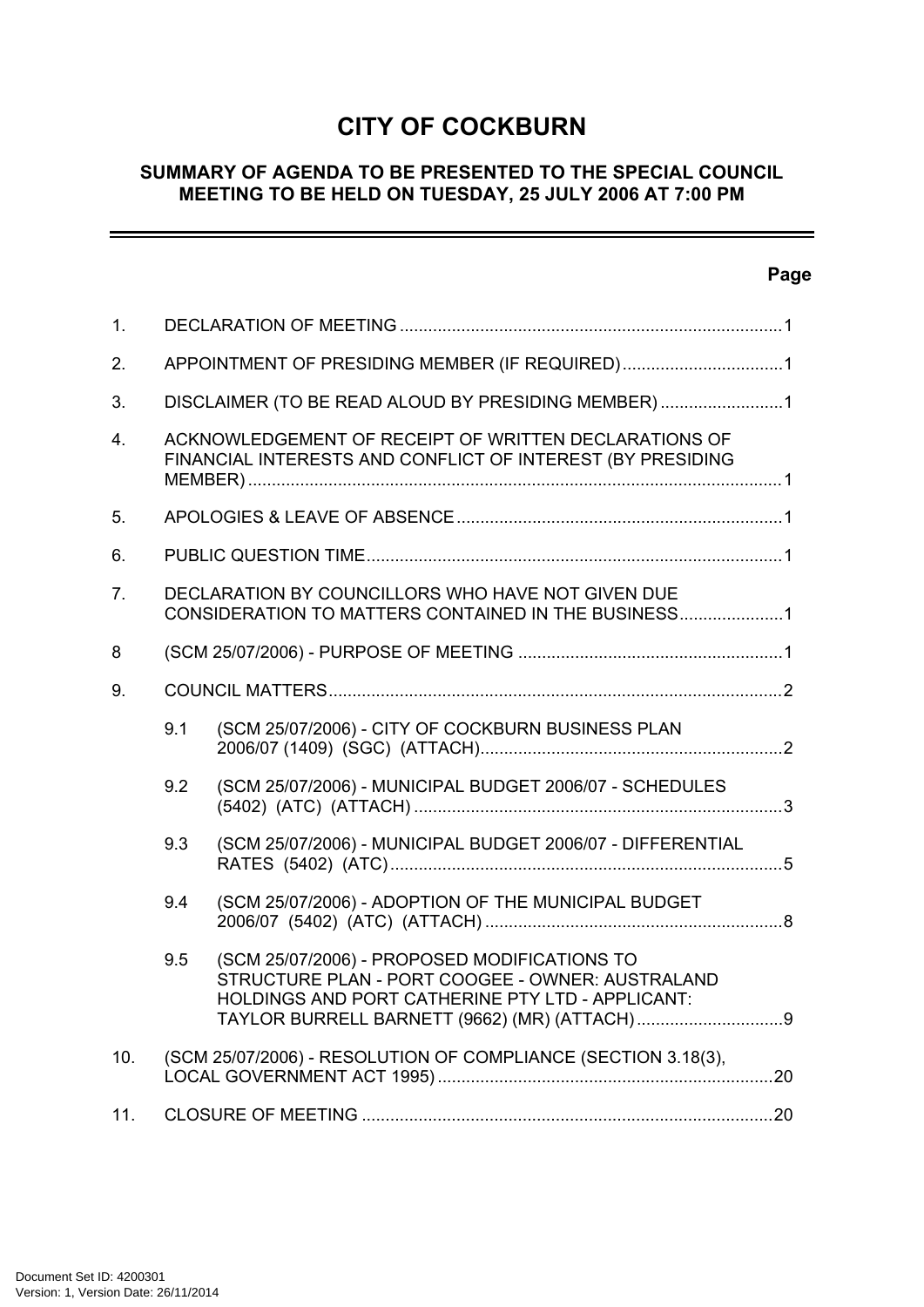# **CITY OF COCKBURN**

# **AGENDA TO BE PRESENTED TO THE SPECIAL COUNCIL MEETING TO BE HELD ON TUESDAY, 25 JULY 2006 AT 7:00 PM**

### <span id="page-2-0"></span>**1. DECLARATION OF MEETING**

### <span id="page-2-1"></span>**2. APPOINTMENT OF PRESIDING MEMBER (If required)**

### <span id="page-2-2"></span>**3. DISCLAIMER (To be read aloud by Presiding Member)**

Members of the public, who attend Council Meetings, should not act immediately on anything they hear at the Meetings, without first seeking clarification of Council's position. Persons are advised to wait for written advice from the Council prior to taking action on any matter that they may have before Council.

- <span id="page-2-3"></span>**4. ACKNOWLEDGEMENT OF RECEIPT OF WRITTEN DECLARATIONS OF FINANCIAL INTERESTS AND CONFLICT OF INTEREST (by Presiding Member)**
- <span id="page-2-4"></span>**5. APOLOGIES & LEAVE OF ABSENCE**
- <span id="page-2-5"></span>**6. PUBLIC QUESTION TIME**

## <span id="page-2-6"></span>**7. DECLARATION BY COUNCILLORS WHO HAVE NOT GIVEN DUE CONSIDERATION TO MATTERS CONTAINED IN THE BUSINESS**

### <span id="page-2-7"></span>**8 (SCM 25/07/2006) - PURPOSE OF MEETING**

The purpose of the meeting is to consider:

(1) the City of Cockburn's Municipal Budget for the financial year 2006/07; and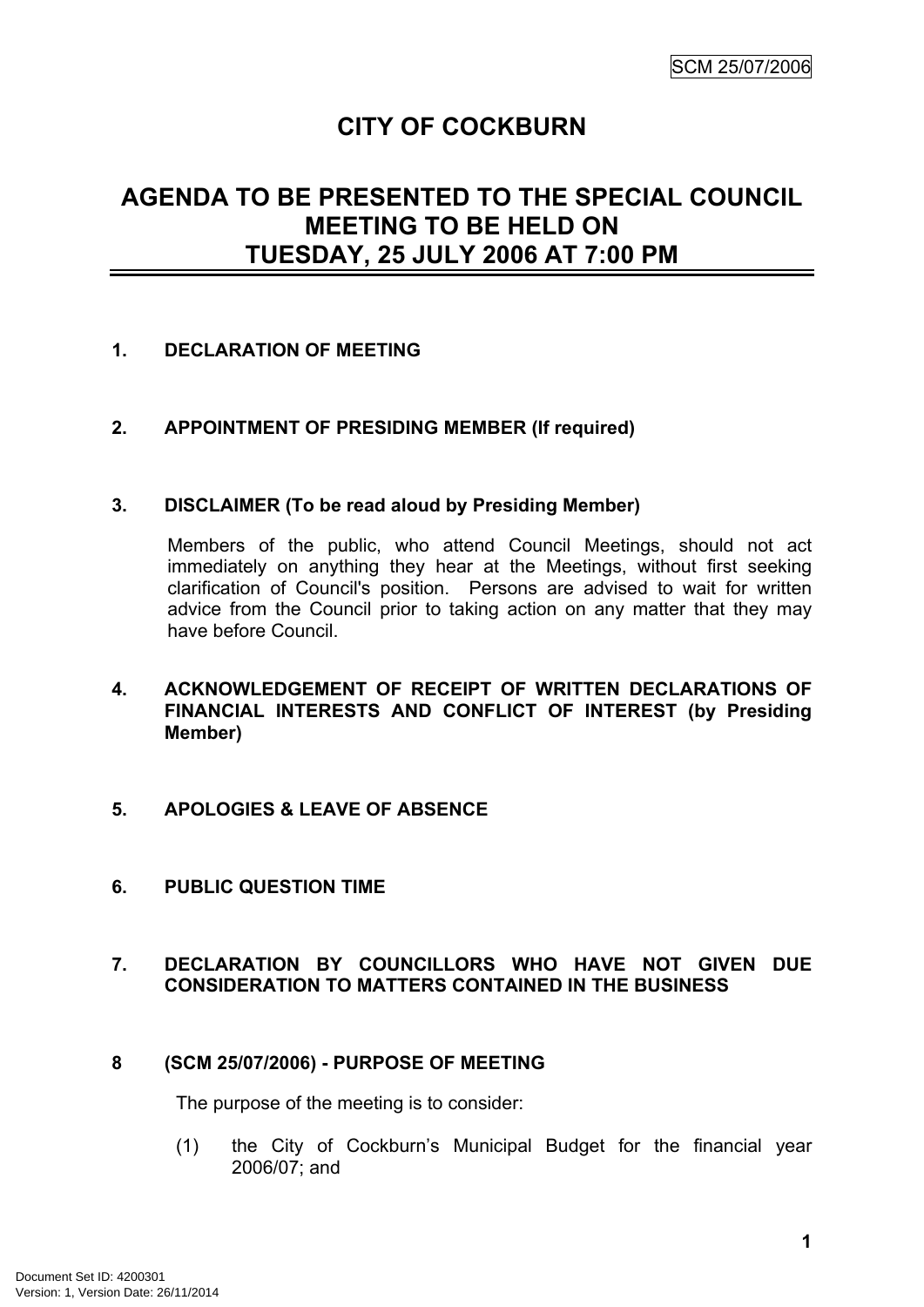(2) the proposed modifications to Structure Plan – Port Coogee.

### <span id="page-3-0"></span>**9. COUNCIL MATTERS**

<span id="page-3-1"></span>**9.1 (SCM 25/07/2006) - CITY OF COCKBURN BUSINESS PLAN 2006/07 (1409) (SGC) (ATTACH)**

#### **RECOMMENDATION**

That Council adopt the City of Cockburn Business Plan 2006/07, as attached to the Agenda.

### **COUNCIL DECISION**

### **Background**

Council at its Meeting on 13 July 2006 adopted the Cockburn Strategic Plan 2006 – 2016 and the Draft Plan for the District 2006 – 2016.

### **Submission**

Proposed Business Plan for the District 2006/07.

#### **Report**

After adoption of the Cockburn Strategic Plan 2006 – 2016 and the Draft Plan for the District 2006 – 2016, Council is in a position to adopt a City of Cockburn Business Plan 2006/07. The first two Plans set out the future for the district over the next ten years. The Business Plan concentrates on the activities over the next twelve months, ie. The 2006/07 financial year.

The Business Plan (the Plan) sets out a summary of the activities to be undertaken by Council during the year. The Plan sets out by Division and Service Unit, projects to be undertaken, key performance measures and budgets for income and expenditure. The Annual Report for 2006/07 will report on the actual achievements for the year compared to these project lists, measures and budgets.

### **Strategic Plan/Policy Implications**

Section 2(a) of Policy SC34 – 'Annual Budget Preparation' requires the preparation of a Business Plan for the financial year.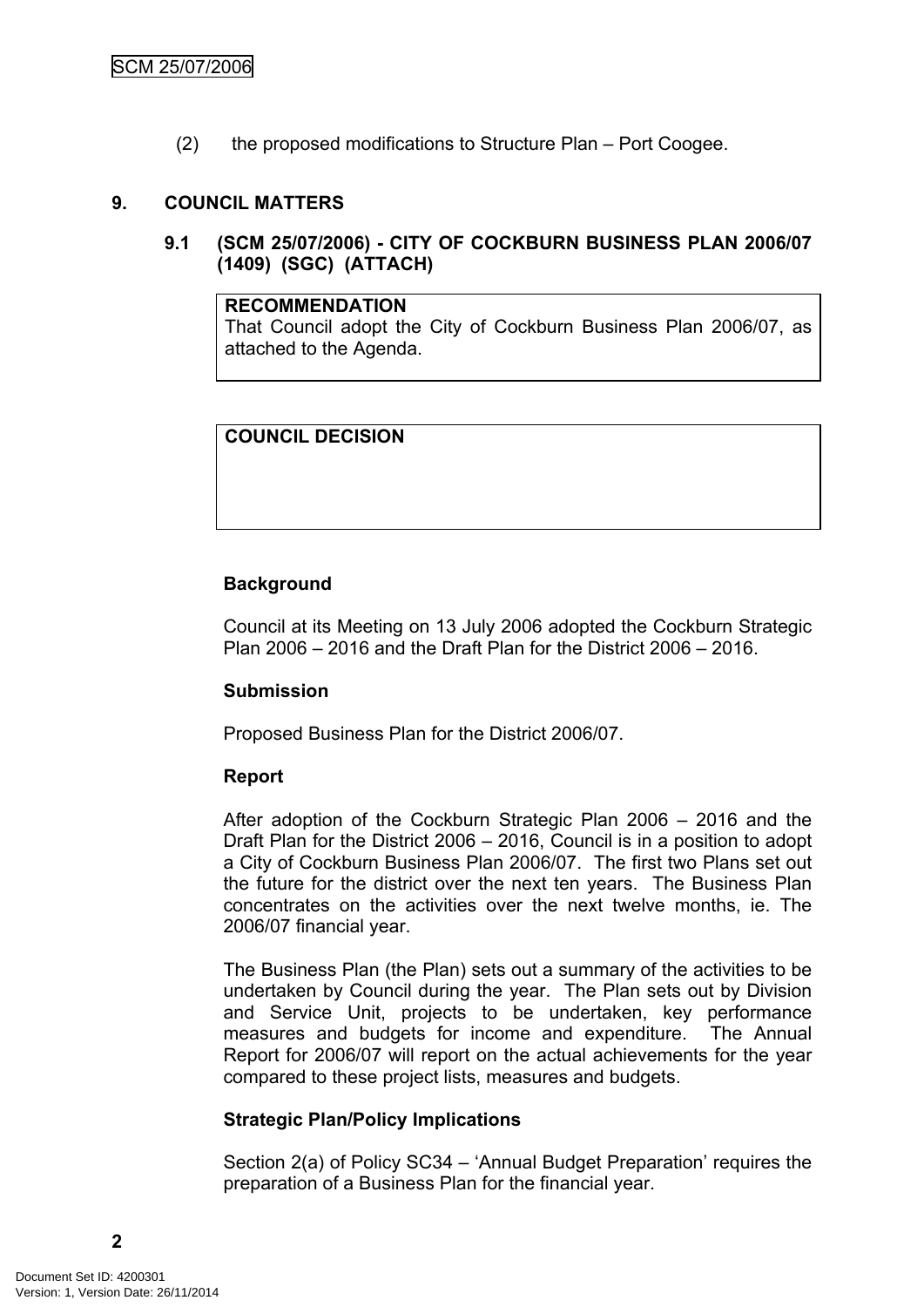# **Budget/Financial Implications**

The Business Plan sets out summary of the budget for 2006/07.

# **Legal Implications**

N/A

# **Community Consultation**

N/A

# **Attachment(s)**

City of Cockburn Business Plan 2006/07.

# **Advice to Proponent(s)/Submissioners**

N/A

# **Implications of Section 3.18(3) Local Government Act, 1995**

Nil.

### <span id="page-4-0"></span>**9.2 (SCM 25/07/2006) - MUNICIPAL BUDGET 2006/07 - SCHEDULES (5402) (ATC) (ATTACH)**

**RECOMMENDATION** That Council:

- (1) receive the report by the Director, Finance and Corporate Services on the Municipal Budget for 2006/07; and
- (2) include the items listed in the following schedules in the 2006/07 Municipal Budget, as attached to the Agenda:
	- 1. New or Increased Projects
	- 2. New Staff
	- 3. Information Technology
	- 4. Roadworks Infrastructure Program
	- 5. Footpaths Infrastructure Program
	- 6. Parks Infrastructure Program
	- 7. Facilities Construction/Upgrade Program
	- 8. Waste Services Infrastructure Program
	- 9. Fees and Charges
	- 10. Transfers to Reserve Funds
	- 11. Carried Forward Projects/Programs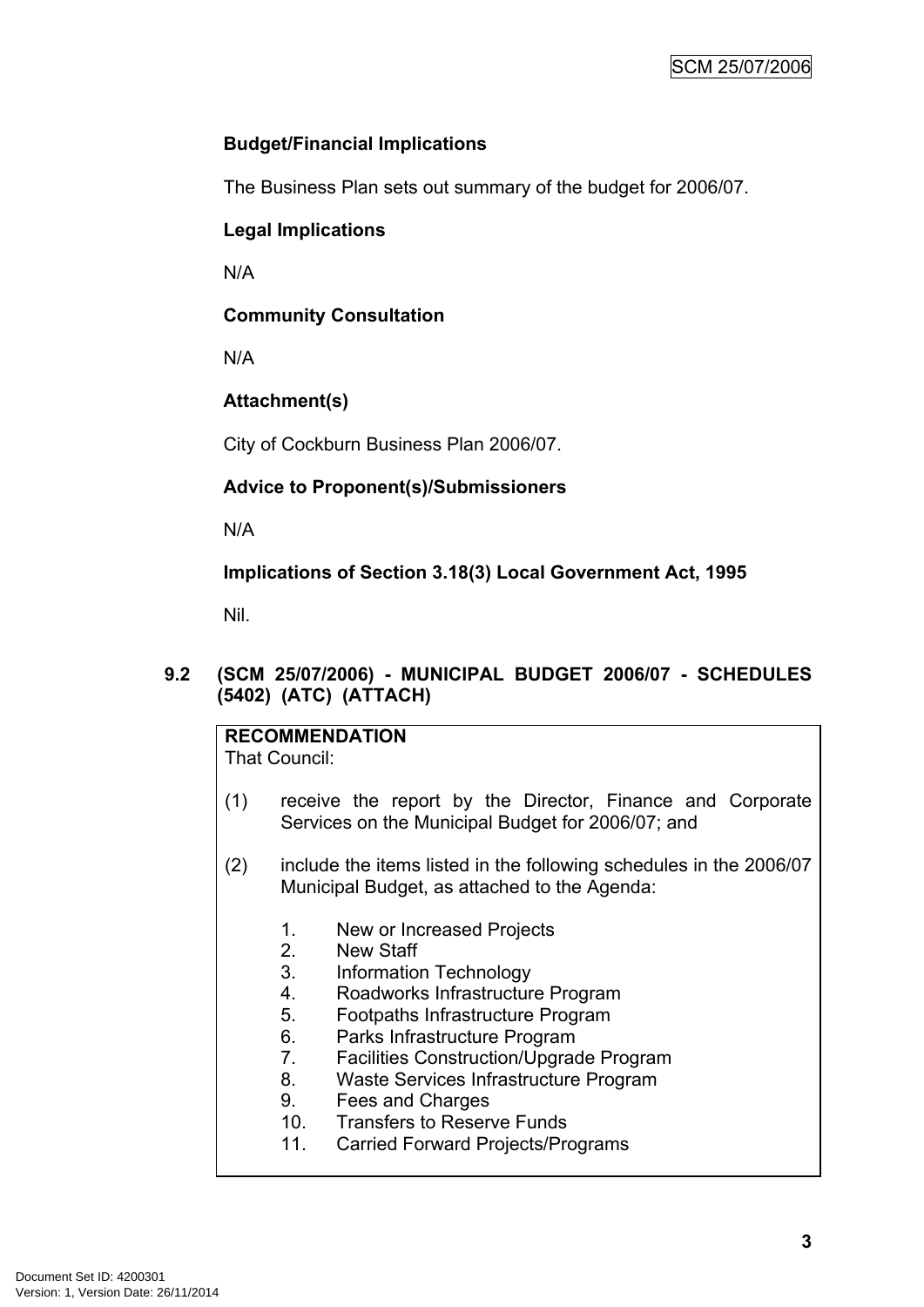## **COUNCIL DECISION**

### **Background**

Council is required to adopt an annual budget by 31 August each year.

### **Submission**

N/A

### **Report**

A report by the Director, Finance and Corporate Services on the 2006/07 Municipal Budget is attached to the Agenda, together with Schedules of items included in the proposed Budget.

### **Strategic Plan/Policy Implications**

The Budget provides funds for Council's activities in 2006/07.

### **Budget/Financial Implications**

The above recommendations have been included in the proposed Budget for 2006/07.

### **Legal Implications**

Section 6.2 of the Local Government Act 1995 requires Council to prepare an annual budget.

### **Community Consultation**

N/A

## **Attachment(s)**

Municipal Budget 2006/07 – Schedules.

### **Advice to Proponent(s)/Submissioners**

N/A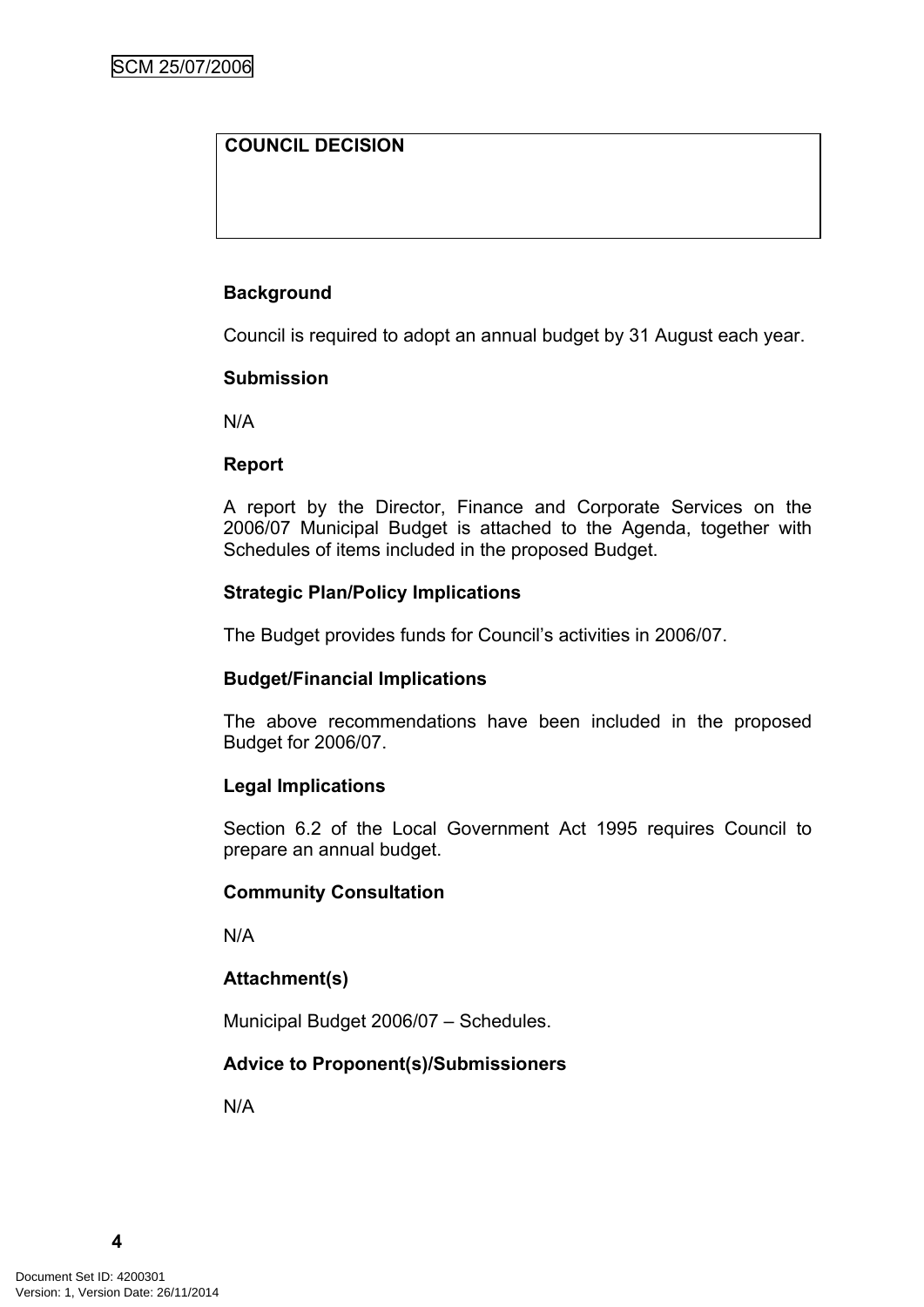# **Implications of Section 3.18(3) Local Government Act, 1995**

Nil.

## <span id="page-6-0"></span>**9.3 (SCM 25/07/2006) - MUNICIPAL BUDGET 2006/07 - DIFFERENTIAL RATES (5402) (ATC)**

| <b>RECOMMENDATION</b>                                             |
|-------------------------------------------------------------------|
| That Council adopt the following in its 2006/07 Municipal Budget: |

(1) the rate in the dollar and minimum rate for Council's rate categories are:

| Category                            | <b>Minimum</b><br>Rate \$ | Rate in \$ |
|-------------------------------------|---------------------------|------------|
| <b>Residential Improved</b>         | 480.00                    | 6.1436     |
| Commercial/Industrial Improved      | 728.00                    | 6.2606     |
| Residential/Vacant                  | 480.00                    | 9.7514     |
| <b>Commercial/Industrial Vacant</b> | 728.00                    | 9.9371     |
| <b>UFL Residential Improved</b>     | 480.00                    | 5.5528     |
| <b>UFL Residential Vacant</b>       | 480.00                    | 8.7761     |
| Rural/Resource                      | 480.00                    | 0.2312     |
| <b>UFL Rural</b>                    | 480.00                    | 0.2081     |

- (2) the charges for rubbish services be as follows:
	- 1. The Rubbish Collection Charge be levied at \$229.00 per assessed collection service for a weekly rubbish collection, with a mobile bin levy of \$27.00 applying to ratepayers who received their bin after 1 July 2003.
	- 2. The Rubbish Collection Charges be levied for nonrateable properties at an annual rate of \$325.00 per assessed service for a weekly collection.
	- 3. The new rubbish services commencing during the year 2006/07 be levied a mobile bin service charge of \$27.00 and a pro-rata charge based on \$229.00 p.a.
- (3) a discount of 5% be allowed on current rates provided that all rates and charges due are paid within thirty-five(35) days of the date of issue of the annual Rate Notice;
- (4) offer payment options for Rates and Service Charges of:
	- 1. Pay in full and receive discount (on current rates only).
	- 2. Pay in two instalments.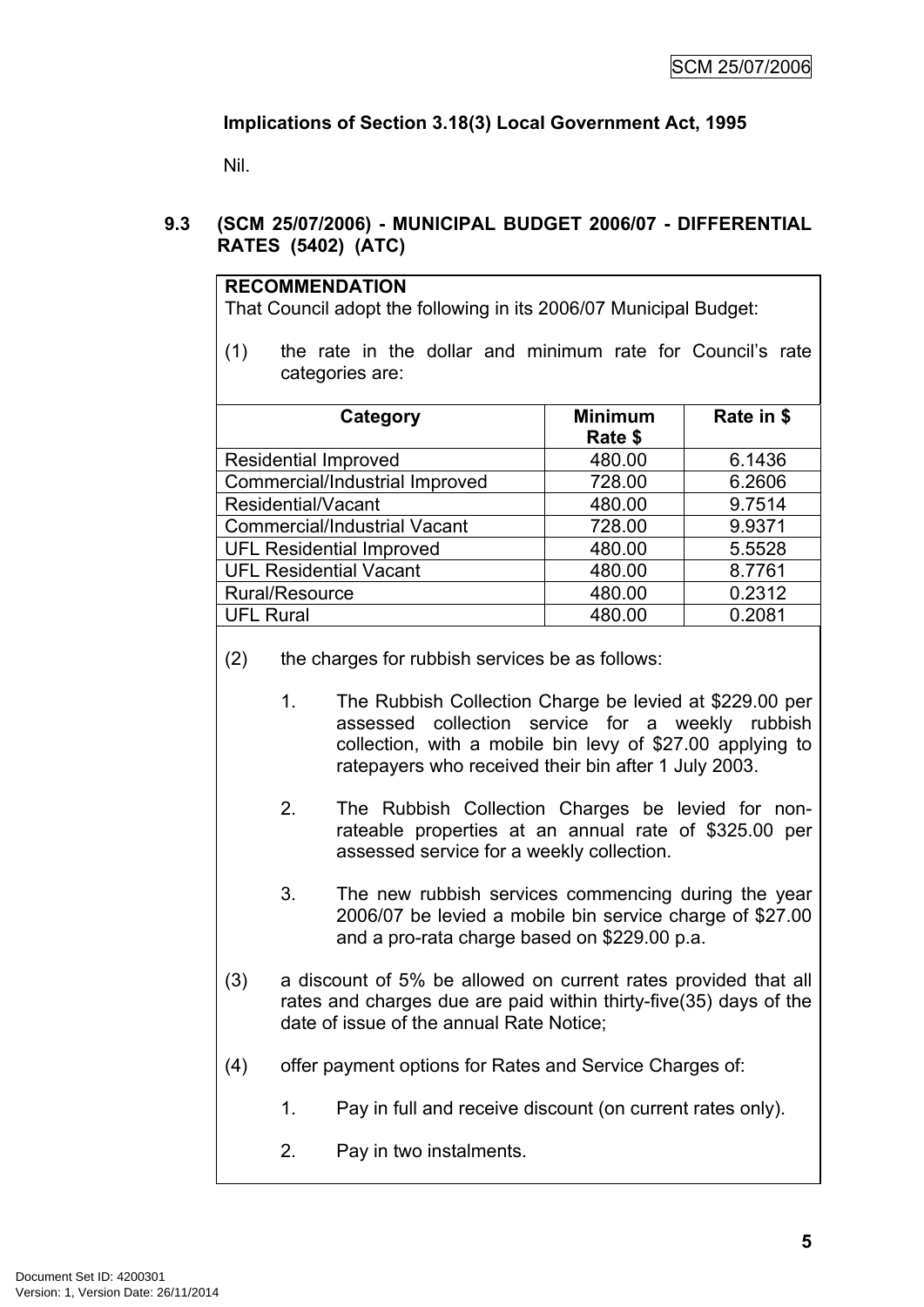3. Pay in four instalments.

provided that in all cases the first payment must be received within thirty-five(35) days of the issue date of the annual Rate Notice;

- (5) sets the following payment dates for instalment options:
	- 1. Two instalments
		- first payment due 12 September 2006.
		- second payment due 16 January 2007.
	- 2. Four instalments
		- first payment due 12 September 2006.
		- second payment due 14 November 2006.
		- third payment due 16 January 2007.
		- fourth payment due 20 March 2007.
- (6) charge an administration fee of \$6.00 for the second and subsequent instalments;
- (7) charge an interest rate on instalments of 2.5% p.a.;
- (8) charge an interest rate on late payments of 11% p.a.;
- (9) allow once-off extensions of up to sixty(60) days, where in the opinion of Council Staff it is reasonable to do so;
- (10 charge instalment interest from the due date, and the administration fee, on once-off extensions;
- (11) provide a Rates Incentive Scheme for full payment within thirtyfive(35) days of the date of issue of the annual rate notice;
- (12) impose a Service Charge of \$55.50 per property under Section 6.38(1) of the Local Government Act 1995 on each property owner in the City of Cockburn (except for non-rateable government owned properties) to meet the cost of providing a community Surveillance Service to cover the entire Cockburn district; and
- (13) impose a private Pool Inspection Levy of \$13.75 per pool owner under Section 245A of the Local Government (Miscellaneous Provisions) Act 1960.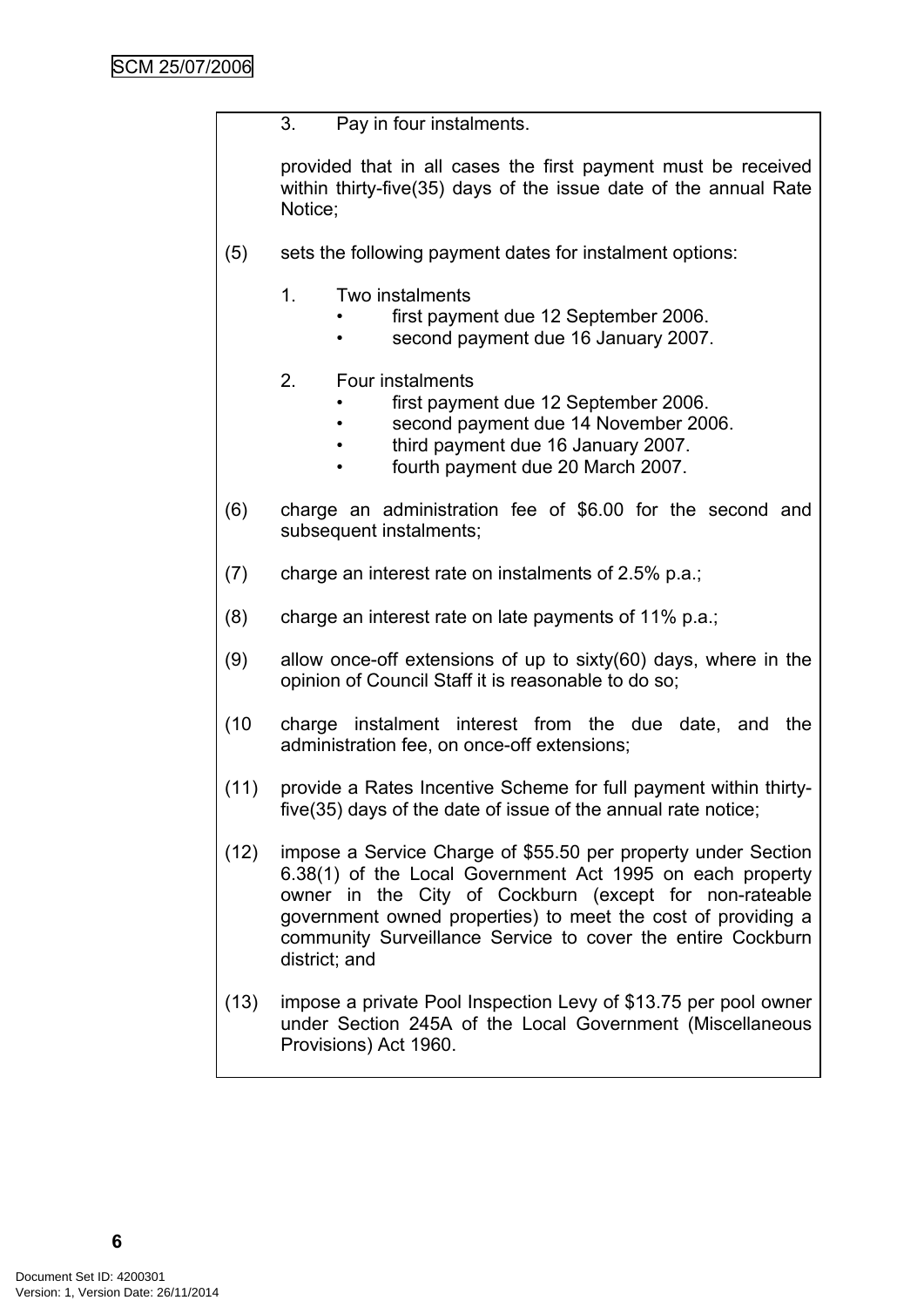## **COUNCIL DECISION**

### **Background**

Council is required to adopt an annual Budget by 31 August each year.

### **Submission**

N/A

### **Report**

The recommendations shown above relate to the rate in the dollar to be charged, rubbish service charges, discount, payment options and penalty interest rates in the proposed Budget for 2006/07, as well as Service Charges in respect of the Community Surveillance Service and Pool Inspection Levy.

### **Strategic Plan/Policy Implications**

N/A

### **Budget/Financial Implications**

The Budget provides funds for Council's activities in 2006/07. The above recommendations are included in the proposed Budget for 2006/07.

#### **Legal Implications**

Section 6.2 of the Local Government Act 1995 requires Council to prepare an annual budget.

#### **Community Consultation**

Notice of Intention to levy differential rates and the proposed rubbish collection charge was advertised in the West Australian on 26 June 2006 inviting submissions in respect of the proposed rates and charges. No submissions were received by the closing date for submissions of 17 July 2006.

### **Attachment(s)**

N/A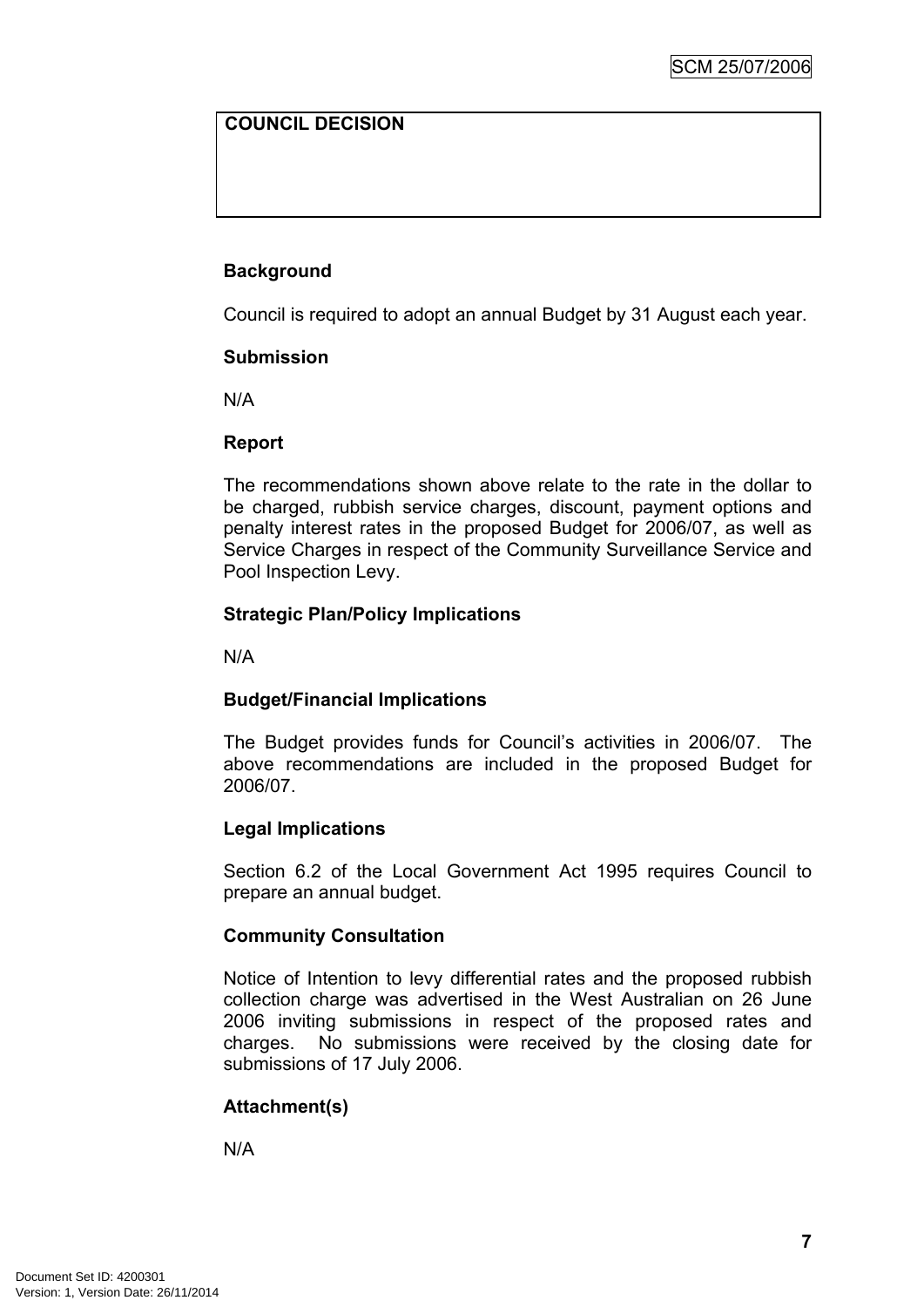### **Advice to Proponent(s)/Submissioners**

N/A

**Implications of Section 3.18(3) Local Government Act, 1995**

Nil.

<span id="page-9-0"></span>**9.4 (SCM 25/07/2006) - ADOPTION OF THE MUNICIPAL BUDGET 2006/07 (5402) (ATC) (ATTACH)**

### **RECOMMENDATION**

That Council adopt the Municipal Budget for 2006/07, as attached to the Agenda, subject to the changes made at this meeting.

# **TO BE CARRIED BY AN ABSOLUTE MAJORITY OF COUNCIL**

**COUNCIL DECISION**

### **Background**

Council is required to adopt an annual Budget by 31 August each year.

### **Submission**

N/A

### **Report**

The Municipal Budget, in the required AAS27 format, is attached to the Agenda.

### **Strategic Plan/Policy Implications**

N/A

## **Budget/Financial Implications**

The Budget provides funds for Council's activities in 2006/07. The above recommendation adopts the Budget for 2006/07.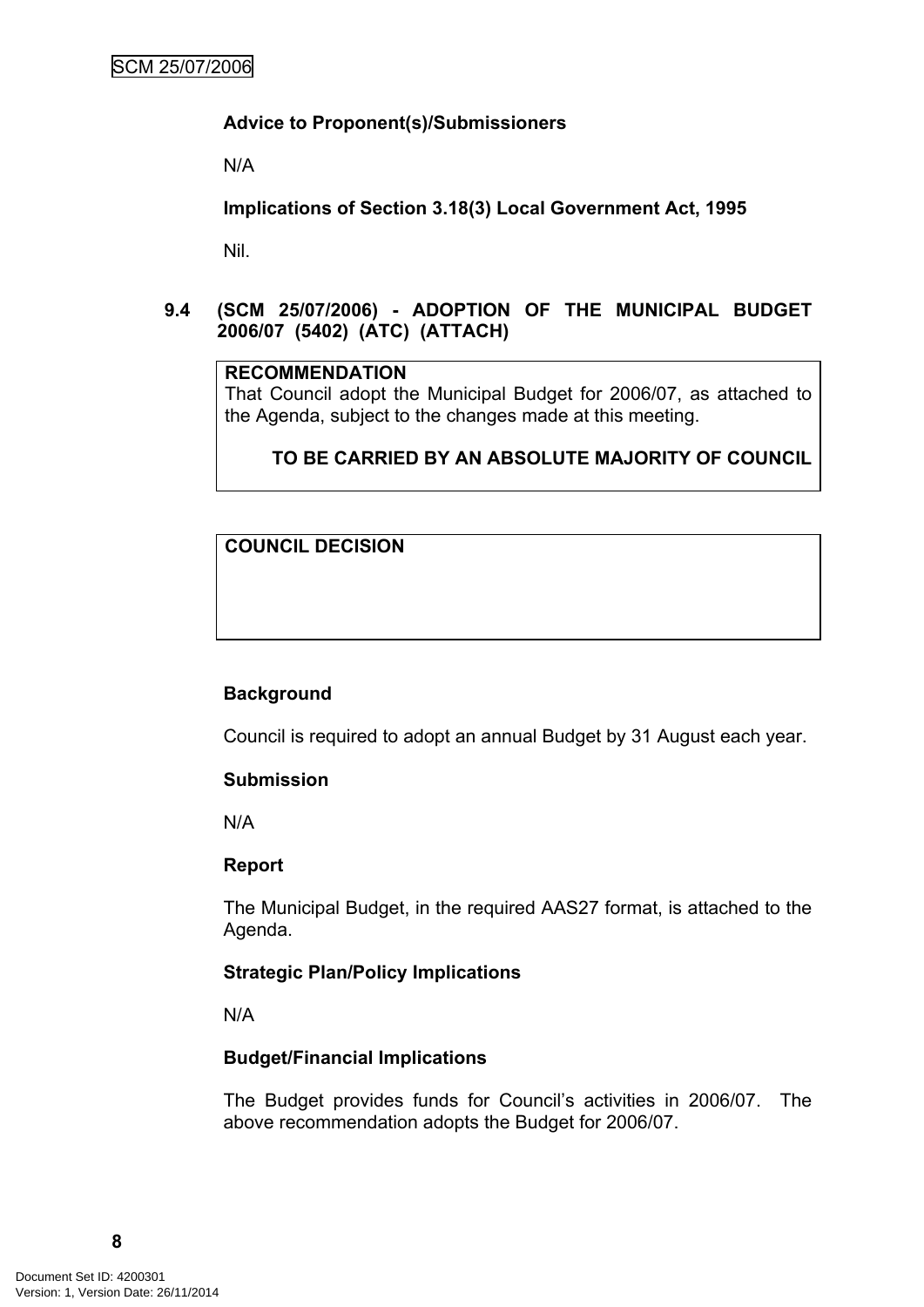# **Legal Implications**

Section 6.2 of the Local Government Act 1995 requires Council to prepare an annual budget.

# **Community Consultation**

N/A

# **Attachment(s)**

Municipal Budget for 2006/07.

# **Advice to Proponent(s)/Submissioners**

N/A

**Implications of Section 3.18(3) Local Government Act, 1995**

Nil.

<span id="page-10-0"></span>**9.5 (SCM 25/07/2006) - PROPOSED MODIFICATIONS TO STRUCTURE PLAN - PORT COOGEE - OWNER: AUSTRALAND HOLDINGS AND PORT CATHERINE PTY LTD - APPLICANT: TAYLOR BURRELL BARNETT (9662) (MR) (ATTACH)**

#### **RECOMMENDATION** That Council:

- (1) adopt the proposed variations to the Port Coogee Structure Plan on the basis that the changes do not materially alter the intent of the Structure Plan pursuant to Clause 6.2.14.1 of the City of Cockburn Town Planning Scheme No. 3, subject to the following conditions:-
	- 1. The proponent contributing towards the extension of Spearwood Avenue on a pro rata basis being 39% of the total cost in accordance with the Uloth Associates report dated 24 May 2006.
	- 2. A community purpose building being designed and constructed by the proponent (free of cost) within the Marina Village with a minimum floor area of 1000m<sup>2</sup> and shared arrangements being made for car parking.
	- 3. The proponent agreeing to transfer the Marina Services Building to Council upon acceptance to the transfer of the Waterways Manager responsibilities in the *Port Coogee Waterways Management Transfer Facilitation*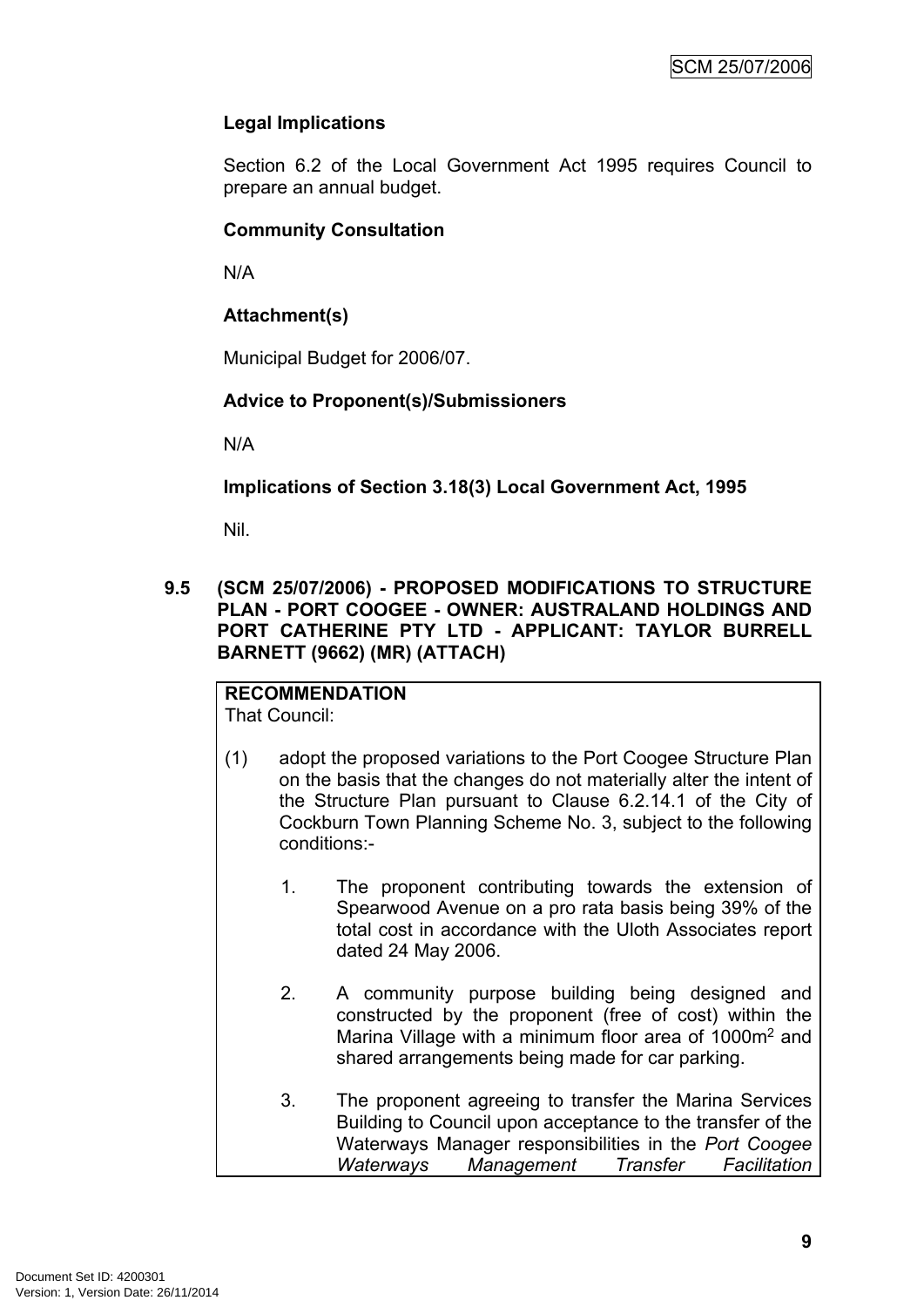### *Agreement.*

- 4. Residential development on the ground floor of the Marina Village may only occur where buildings are designed and constructed based on commercial standards that allow for future conversion to commercial land uses.
- 5. A building height plan being included in the structure plan report and expanded to include all of the land within the Port Coogee development area and being in generally in accordance with the applicant's submitted plan.
- 6. A revised public open space schedule being prepared to address the requirements outlined in this report.
- 7. Residential laneways being extended through the R80 Coded sites to link directly with the main entry road in accordance with laneway design principles in Liveable Neighbourhoods 3.
- 8. The *'Port Coogee Structure Plan – Traffic and Parking Report – May 2006'* being excluded from the Council adoption of the Structure Plan to allow independent review of the report by a traffic consultant having regard to peak weekend demand and the visitor estimates contained in the report titled *'Optimisation of retail and commercial development in Port Coogee - Pracsys April 2006'.*
- (2) upon receipt of an amended Structure Plan report addressing the above conditions, forward the revised Port Coogee Structure Plan to the Western Australian Planning Commission for its endorsement pursuant to clause 6.2.14.4 of Town Planning Scheme No 3.
- (3) require the parties to the agreement to amend the *Port Coogee Waterways Management Transfer Facilitation Agreement'* to:-
	- 1. Amend *Annexure D – Local Structure Plan* contained in the *Agreement,* with the amended Port Coogee Structure Plan, and amend Annexure A – Marine Reserve Plan accordingly;
	- 2. Require the transfer of the Marina Services Building to the Council upon acceptance of the transfer of the Waterways Manager responsibilities.
- (4) request the proponent to review Town Planning Scheme No 3 Port Coogee (DA22) Provisions for conformity with the changes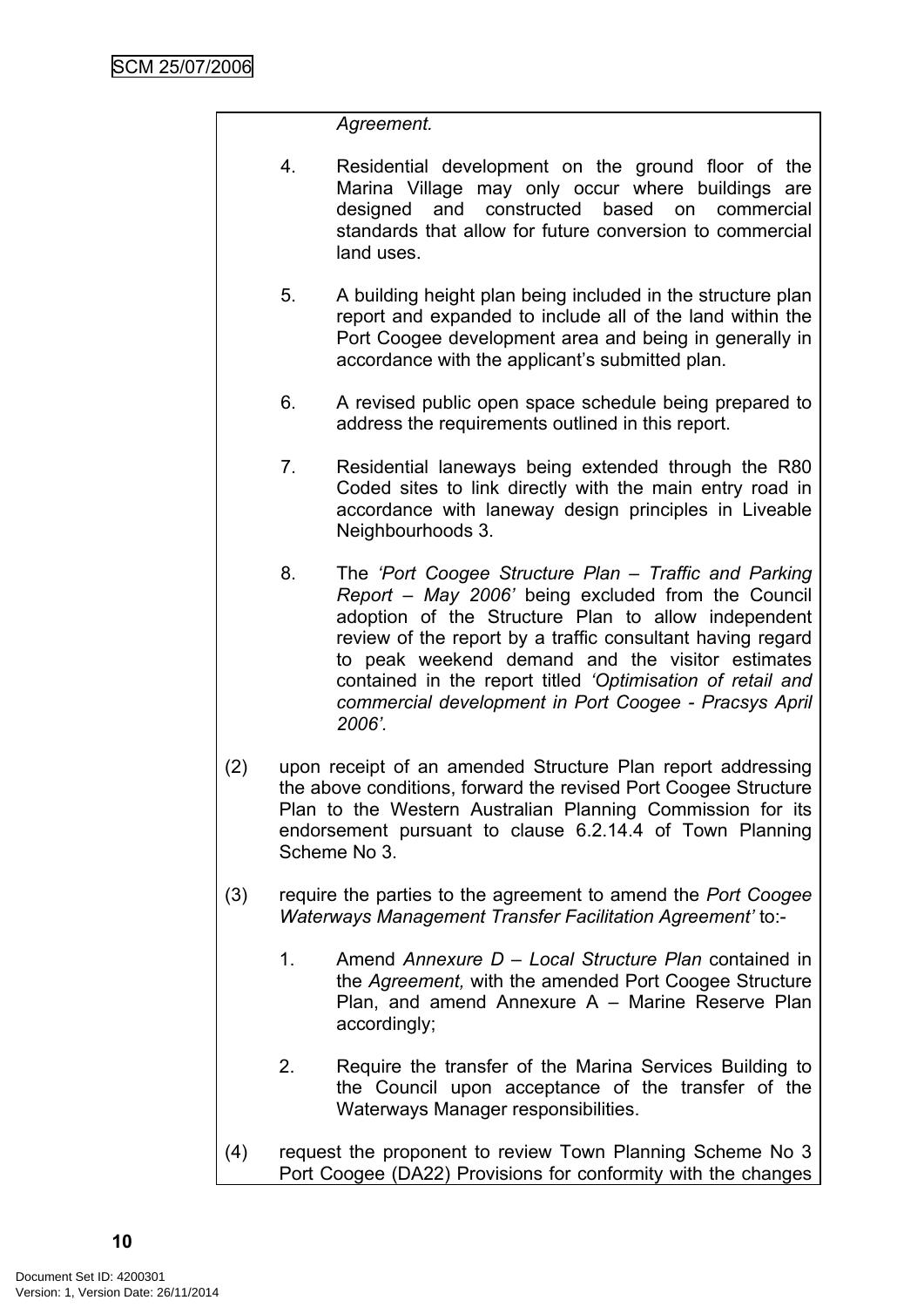adopted to the Port Coogee Structure Plan for consideration by Council as a separate amendment to Town Planning Scheme No 3; and

(5) advise the applicant of Council's decision accordingly.

### **COUNCIL DECISION**

### **Background**

Council adopted the Port Coogee Structure Plan in conjunction with the proposed local scheme amendment at its Ordinary Meeting on 16 March 2004 subject to various requirements. Planning requirements applying specifically to Port Coogee are also outlined in DA22 provisions contained in Town Planning Scheme No 3 ('TPS3').

The Council at its meeting on 9 June 2005 adopted some minor variations to the Port Coogee Structure Plan on the basis that they do not in its opinion materially alter the intent of the structure plan (38 extra lots).

Council at its Ordinary Meeting on 11 August 2005 resolved to adopt the following modifications to the Port Coogee Structure Plan:-

- 1. Proposed recoding from R25 to R35 opposite the public beach area, fronting onto the marina adjacent to extended foreshore;
- 2. Proposed recoding from R40 to R20 for lots along Main Street and opposite POS (to be consistent with originally approved structure plan);
- 3. Proposed change from Residential R80 to Local Centre/ R80 for 3 lots within the Neighbourhood Centre;

### **Submission**

The Applicant has reviewed the Marina Precinct and seeks Council's approval to several modifications to the approved Structure Plan (as amended August 2005) (refer to Plan of Variations) of which the main changes as follows:-

 *"Deletion of the public road between the marina and site to the south of the main east-west road to improve the relationship between the marina, boardwalks, public realm and retail activities;*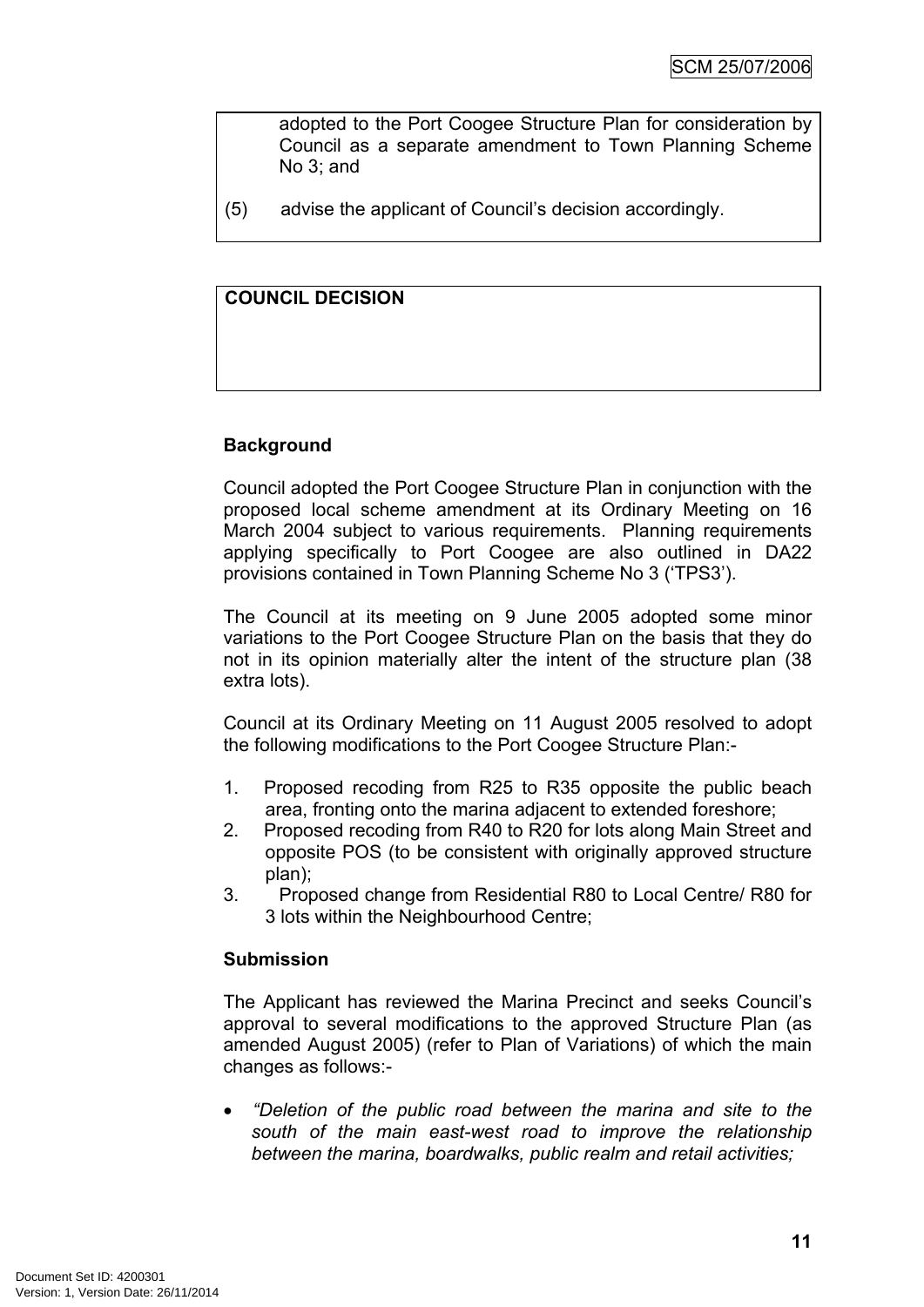- *Refined site boundaries separated by public roads rather than the larger lots with common access and parking areas;*
- *Concentration of retail activities on the site to the south of the main east-west road, rather than extending commercial through the ground floors of all buildings – this modification has been necessary to ensure viability of commercial activities including home based business uses, over time to ensure compliance with Scheme provisions (refer Appendix 4);*
- *Redefine building footprints, levels and heights, as described in the JCY report;*
- *Expansion of Marina Village zoning to include the new Marina Services building which will comprise the Marina Manager's office and chandlery; the new hotel site and apartment site;*
- *Detailed design of road design, road treatments and parking layout;*
- *Modifications to density codings through the Marina Village to a base coding of R160 from R80 (height of buildings will still comply with Scheme requirements, as outlined in the JCY report)."*

A copy of the applicant's submission and plans are contained in the agenda attachments.

### **Report**

The proposed Structure Plan changes have been reviewed in the context of the current Port Coogee Structure Plan (amended August 2005) and the City of Cockburn Town Planning Scheme No 3 DA22 provisions that apply. The following comments are provided:-

### Residential Densities

Various recoding of lots on the Structure Plan are proposed throughout the development area as follows:-

- a) Down coding from R25 to R20 various lots near the railway line;
- b) Increase coding from R20 to R25 various lots east of Marina Village in the Dry Land Residential Precinct;
- c) Increase coding from R80 to R160 various Marina Village lots;
- d) Increase the coding from R30 to R80 lots of various lots in the Other Water Based Residential Precinct. The building height for these lots is proposed at 3 storeys; and
- e) New marine services building north of Boat Pens and with an R80 Code.

While some lots are proposed to with lower r-codes other lots are proposed to have a higher r-codes. The main Coding changes relate to lots within the Marina Village from R80 to R160 can be supported for consistency with other lots in the Marina Village and to provide a focal point of activity within the centre of the development.

The recoding of R30 to R80 lots north of the Local Neighbourhood Centre can be supported in view of the close location to the proposed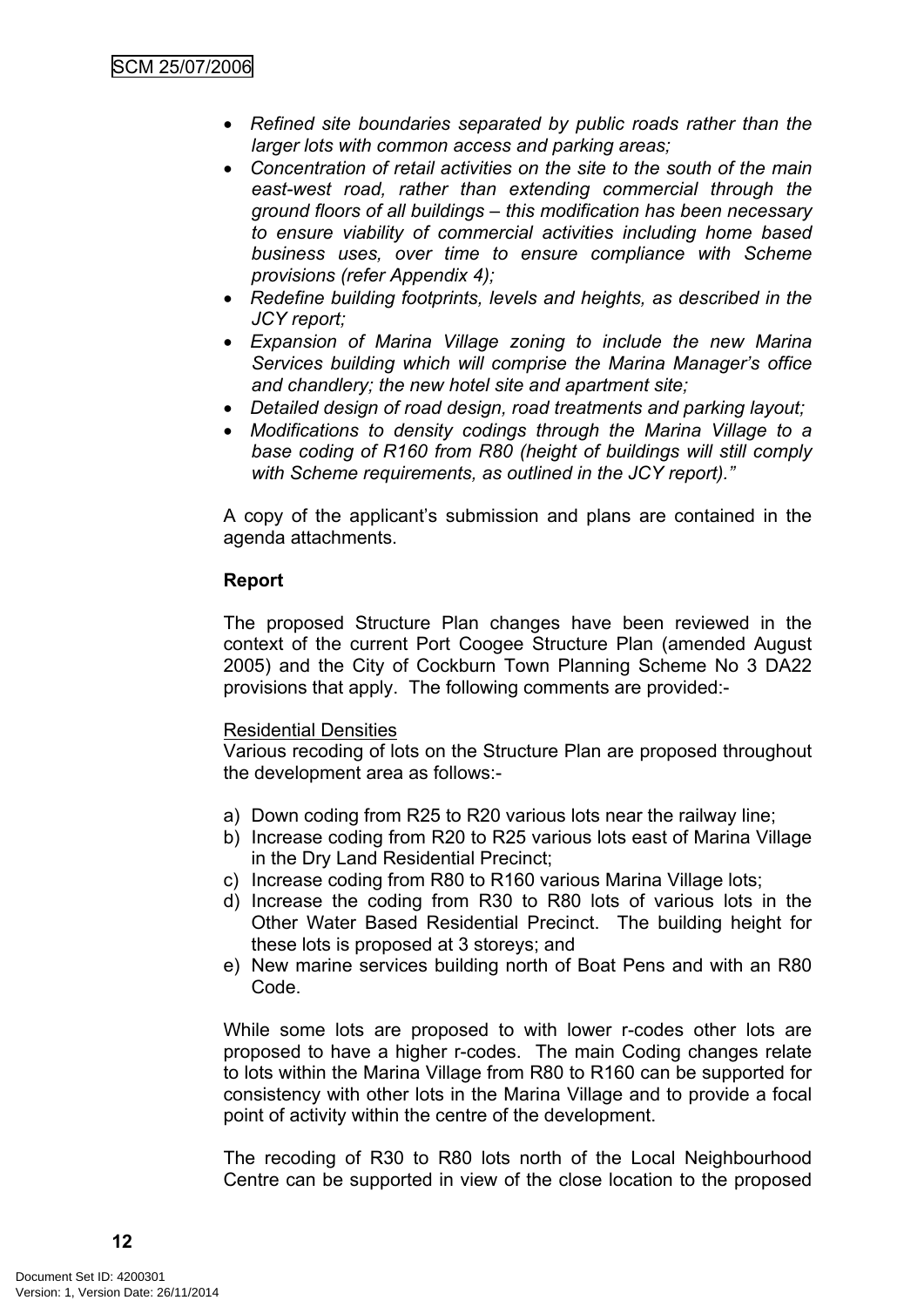shopping centre site and as a replacement of the awkward battleaxe lot configuration which doesn't maximise development opportunities for the sites coastal orientation.

| <b>Approved Structure Plan (Aug 05)</b> |                 | <b>Amended Structure Plan</b><br>2006 |                 |        |
|-----------------------------------------|-----------------|---------------------------------------|-----------------|--------|
|                                         | <b>Dwelling</b> | People                                | <b>Dwelling</b> | People |
| Marina Village                          | 398             | 796                                   | 624             | 1248   |
| Based<br>Water<br>Residential           | 193             | 540                                   | 264             | 528    |
| Marina<br>Residential                   | 138             | 276                                   | 88              | 176    |
| Land<br>Dry<br>Residential              | 543             | 1520                                  | 624             | 1747   |
| Neighbourhood<br>Centre                 | 110             | 220                                   | 30              | 60     |
| Total                                   | 1,382           | 3,352                                 | 1,630           | 3,759  |

The following table is provided to outline the dwelling yield differences between the current and proposed structure plan.

The number of dwellings within the Structure Plan area is proposed to increase by 248 (15%) and the number of people will also increase by 407 (10%). The extra dwellings proposed are to be distributed throughout the development with a proportionately higher number within the Marina Village. The proposed change in residential density suggests that this may affect the intent of the structure plan but in the context of the approved densities under the current structure plan (R160 Code already applies to part of the Marina Village) and lower proposed building heights it is suggested that the changes are not so significant as to warrant public comment.

#### Building Height

It is recommended that a Building Height Plan be prepared and included within the Structure Plan report and be used as a guide in the Structure Plan for determining development in accordance with Detailed Area Plans for adoption by Council at a later stage. Building heights must also be in accordance with TPS3 provisions.

Provision 21 of TPS3 specifies a maximum building height within the Marina Village and local centres coded R80 is restricted to a maximum of 8 storeys. The applicant has included a building height comparison plan, which is included in the attachments. The density changes need to be placed into context with the Building height plan. A comparison of Building height between the approved Structure Plan and the Amended Structure Plan clearly demonstrates an overall reduction in building height which is somewhat off-set by the proposed increase in residential density.

The proposed building heights will have less of a visual impact from surrounding residential areas of Coogee and passing motorists on the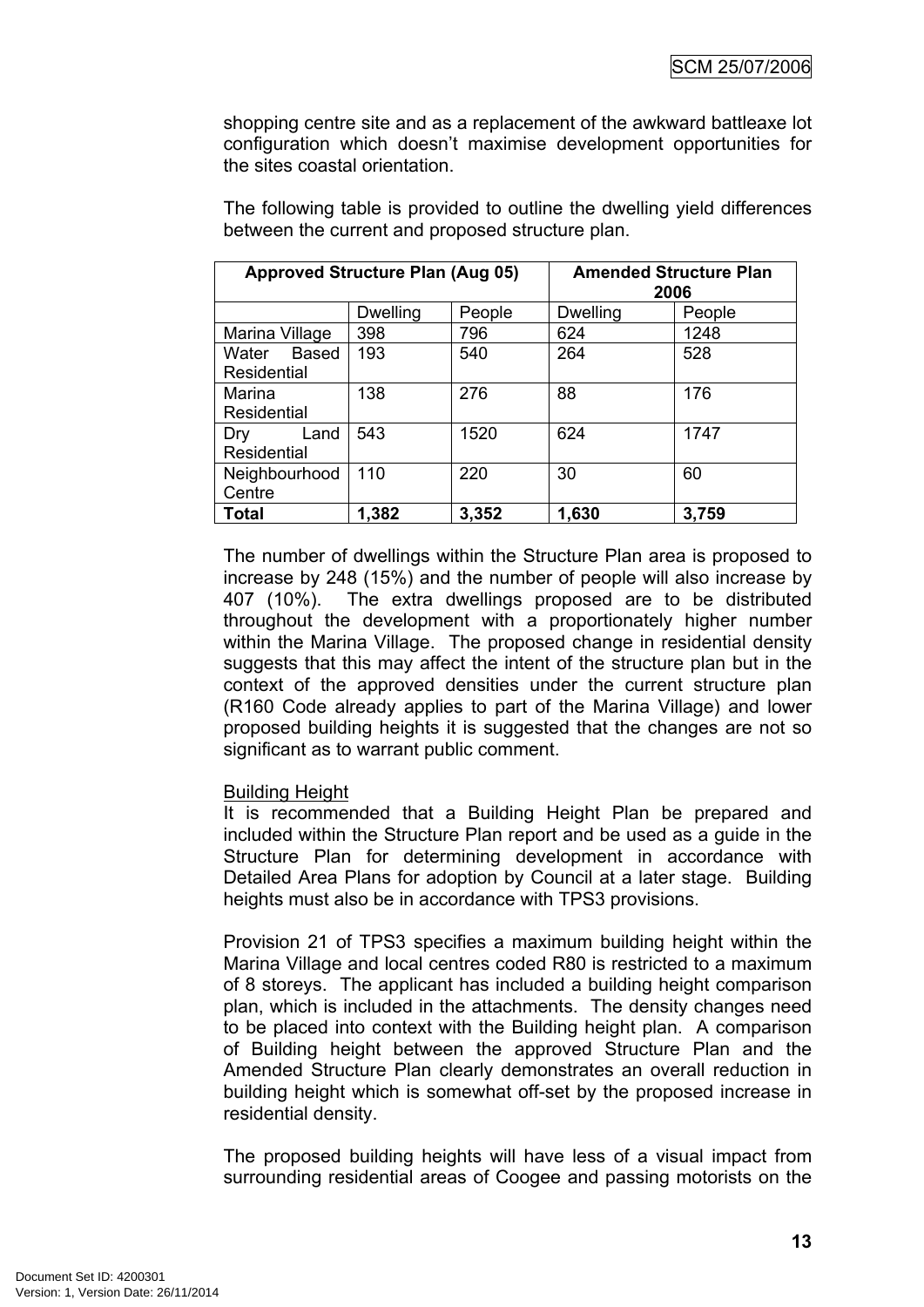re-aligned Cockburn road than the current Structure Plan and scheme provisions.

### Residential Laneways

New laneways are proposed on the main east west road link through the dry land residential precinct and in another location for lots fronting public open space. Laneways allow development to front streets and be accessed to the rear of lots. These changes largely represent design improvements and are supported because they will achieve more attractive streetscapes that are not dominated by car parking and access.

The proposed laneway configuration near the two R80 Coded lots on the main entry road adjacent to the Marina Village should be adjusted by extending the laneways through the two R80 sites in the same way these were proposed in the current Structure Plan. This is an important design consideration that is based on Liveable Neighbourhoods 3 (draft).

#### Traffic and Car Parking

Site boundaries have been modified and car parking configuration has changes are supported as they provide better locations for car parking while maximising locations for on-street car parking.

The Structure Plan also includes a Traffic and Parking Report dated May 2006 at the request of the Department for Planning and Infrastructure to address the following issues:-

- Expected traffic volumes on Cockburn Road and the internal subdivision roads;
- Effect of the traffic volumes on the road system and proposed internal and external intersections;
- Traffic and parking management strategies within the vicinity of the proposed marina village; and
- Indicative pavement and road reserve width.

The car parking requirements for the Marina Village and land west of the main north-south road has been assessed against the requirements in TPS3. Consideration was also given to the estimated weekday and weekend demand on peak times on commercial activity at Hillary's Boat Harbour and Mindarie Keys Harbourside Village.

The Consultant has suggested that it is inappropriate to meet individual car parking needs because it is an inefficient use of town centre land. The following comments were outlined:-

- a) shared use of parking though concurrent activities;
- b) increased expectation of walking and cycling; and
- c) shared use of parking through different peak times for activities (reciprocal parking).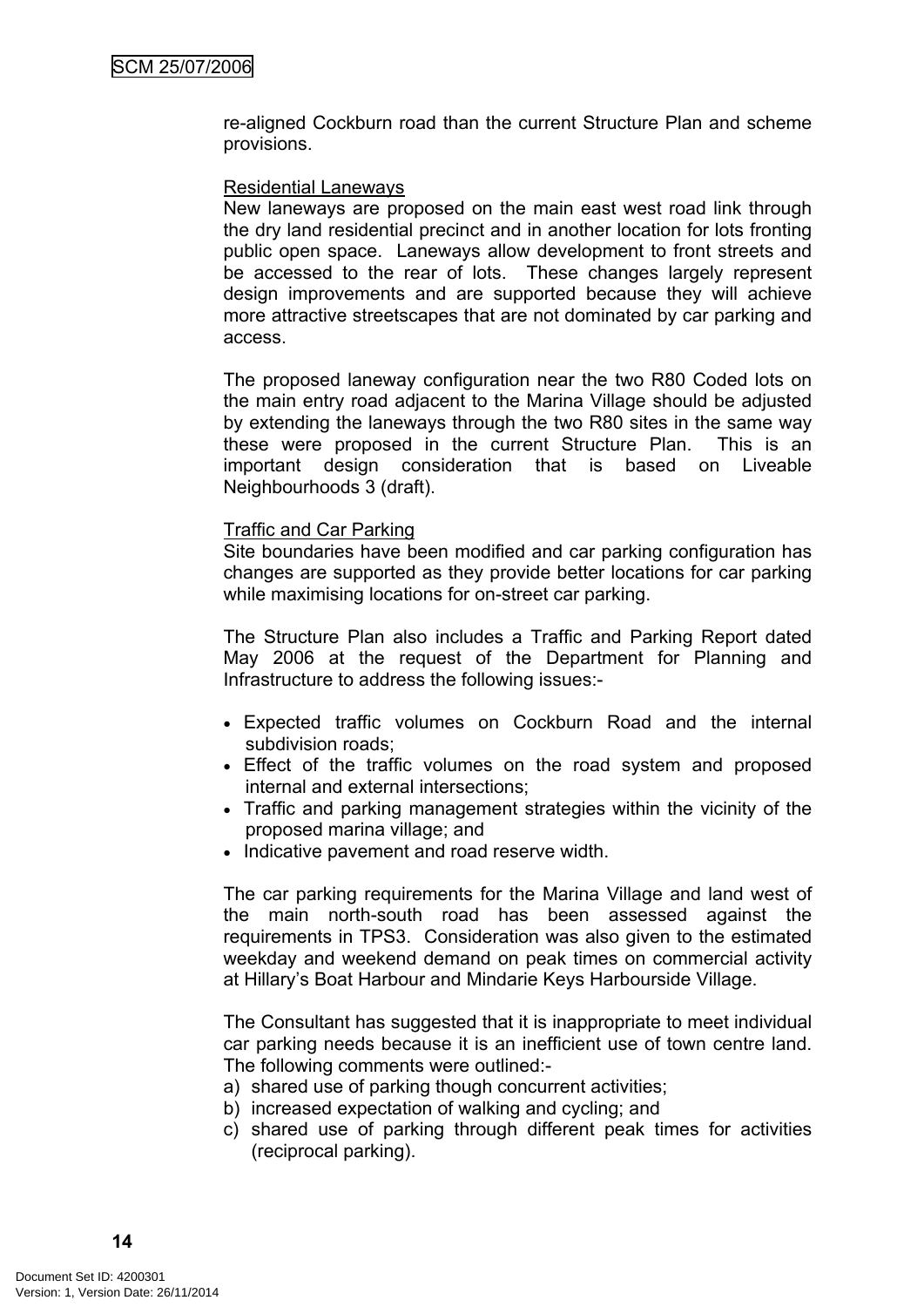In summary the total car parking requirements for the Marina Village and areas west of the main north-south road are proposed to be satisfied by over 2,800 bays provided bays provided (inclusive of shared parking bays). There are also residential laneway lots where visitor car parking is proposed by on-street car parking.

The City proposes to refer the traffic and parking report to a consultant to undertake a peer review. The car parking analysis seems acceptable but this needs to be placed into a broader context of the optimum visitation rate, which has been explored in a report by the applicant's consultant referred to as Optimisation of retail and commercial development - pracsys report.

The traffic report detailing road reserve widths and intersection treatments were not formally assessed as part of the detailed consideration in this report and will require further detailed assessment at the stage of detailed engineering design at the subdivision stage. Bus stops however must be clearly notated on the structure plan. A separate parking plan with zones must also be included in the structure plan report. All of the public off-site bays must be constructed by the proponent at the time of subdivision.

#### Spearwood Avenue Extension

The City engaged Uloth & Associates to provide advice on the traffic volumes estimated from the proposed Port Coogee Development onto the proposed section of Spearwood Avenue, between Cockburn Road and Hamilton Road.

The Port Coogee Development is expected to contribute 2,890 vehicle trips per day onto the new section of Spearwood Avenue, out of a total forecast traffic flow of 7,400 vehicles per day. The Port Coogee development will contribute 39 percent of the total long-term traffic flow on this section of Spearwood Avenue (Projection to year 2031 Weekday traffic flows).

Based on the forecast traffic flows the Spearwood Avenue extension would only need to be constructed to a single lane both ways. A dual carriageway is not required given the forecast traffic flows. The estimated cost of road construction, drainage, lighting and landscaping is 1.1 million dollars. The final costing for this project has not been completed.

The developer contribution sought from Australand is 39% of 1.1 million in road construction (estimate includes earthworks, road construction, drainage, DUP, lighting and landscaping). Accordingly a developer contribution of approximately \$429,000 is sought from Australand (final contribution is subject to design and is based on 39% of total cost). The City's Engineering and Works division has programmed the Spearwood Avenue extension in the 2007/08 year to link in with the Port Coogee development works.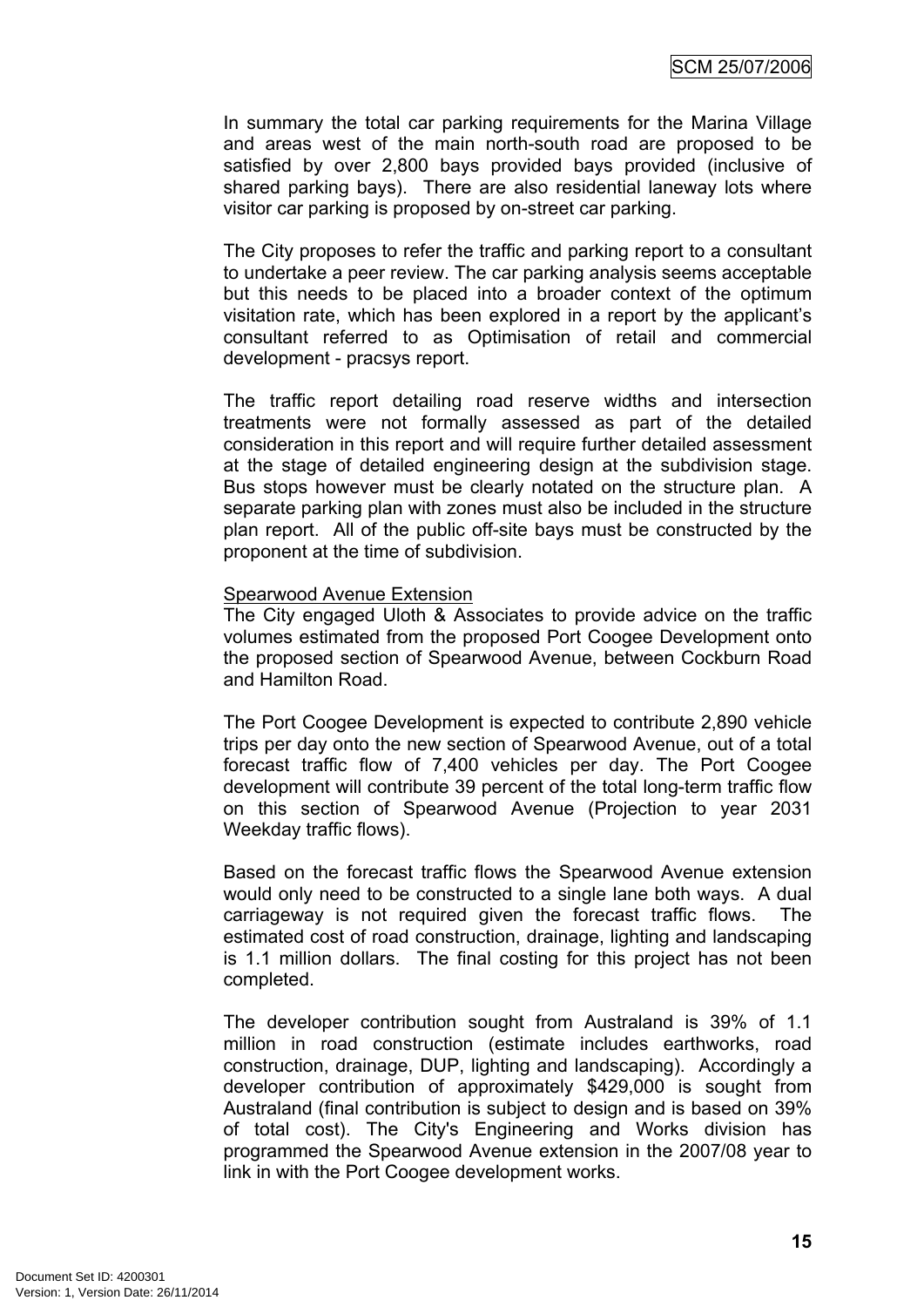#### Marina Village

The marina village precinct is extended towards the southern breakwater to allow for the relocation of the Hotel Use site and an additional development area.

Optimising retail and commercial development has been included in section 6.3.1.7 of the Structure Plan. The applicant engaged a commercial consultant to undertake an analysis of retail and commercial tenancies can be provided in a way that maximises commercial viability and ensures customers have the types of goods and services they require.

*"The logic is that by focusing car parking and foot traffic around few contained nodes, all businesses will have a greater chance of surviving seasonal trading fluctuations and therefore will provide a higher standard of amenity for residents and visitors all year round."*

*"We note that the current structure plan has retail and commercial areas relatively spread-out, which may adversely effect the commercial viability of businesses that choose to locate at Port Coogee. For this reason Pracsys recommended the village centre undergo a major redesign to consolidate the retail and commercial uses and hence provide the business which establish there with a much greater likelihood of being financially viable."*

The Structure Plan embraces the recommendations of the Pracsys report and proposes to concentrate commercial floorspace within the Marina Village. For other sites within the Marina Village, ground floors will be designed robustly to accommodate land use change to commercial, including home based business uses, over time where viable. The Structure Plan indicates that this will apply to the mixeduse precinct to the south of the marina.

Provision 17 of TPS3 states:-

*"17 (a) The ground floor of all proposed development within the Marina Village shall be set aside for commercial, retail or mixed uses and may not be used for any other purpose unless the Council decides otherwise.*

*(b) In areas immediately adjacent to the Marina Village which are coded R80 or higher density, and shown as such on the Structure Plan, where development is proposed to be two storeys or higher, the ground floor shall be set aside for commercial, retail or mixed business uses where such uses can, in the opinion of the Council, complement uses in the Marina Village, and may not be used for any other purpose unless the Council decides otherwise."*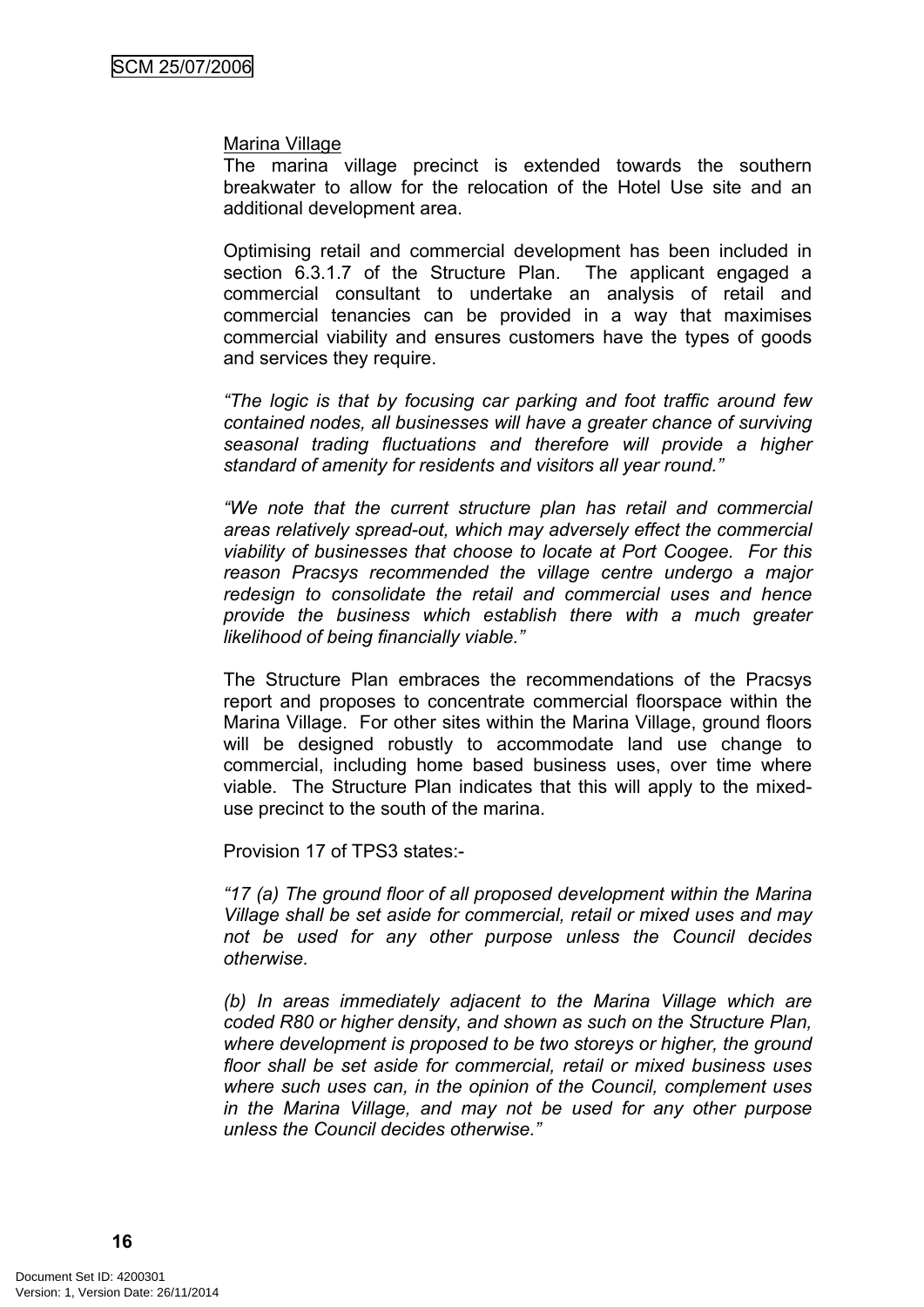The consolidation of retail and commercial activity seems justified but the City has no expertise to analyse the economic reasons put forward. Building design must be robust in the Mixed-Use area of the Marina Village to ensure that ceiling heights and ground finished floor levels (FFL) are sufficient to allow change from residential to commercial over time. Residential use of ground floor will be the obvious outcome of an acceptance of the proposed Structure Plan change.

### Community Centre Facility

Council has supported a community purpose site to be provided as part of the POS provision and located within the Marina Village Centre. The Community Centre is considered to be desirable by the City within a building of 1,000m<sup>2</sup> where integrated into the Village Centre and appropriate arrangements are made for the use of adjoining car park areas. The Structure Plan proposes to provide this facility as the upper floor of the main retail/commercial building located to the south of the main east-west road adjacent to the marina.

### Public Open Space

Appendix 5 of the Structure Plan report includes a Public Open Space Provision. The Structure Plan includes 11.15% of public open space distributed amongst several sites within the development. Appendix 5 POS Plan identified land subject of POS deductions over waterways that don't correspond with the development area. A revised POS Provision plan is required which is consistent with the physical extent of development and WAPC requirements of subdivision. POS deductions must be adjusted with regard to MRS public purpose reserves.

#### Marina Boat Pens

The approved Structure Plan proposed 263 boat pens with 73 recreational moorings (total of 336 boat pens). The amended Structure Plan now proposes 247 boat pens and 53 recreational moorings (a total of 300 boat pens). The revised number of boat pens proposed is still consistent with the *Port Coogee Waterways Management Transfer Facilitation Agreement* as follows:-

*"Clause 3.2 The Developer will at the Developer's cost arrange for the construction of a minimum of 150 Mooring Pens (in accordance with the requirements of Project Agreement No 2) and a maximum of approximately 300 Mooring Pens (with the final maximum number of Mooring Pens being subject to design constraints), and the number of Mooring Pens within these parameters to be as determined by the Developer."*

#### Public Comment

The proposed variations to the adopted Structure Plan do not materially change the intent of the structure plan and therefore pursuant to Clause 6.2.14.1 of the City of Cockburn Town Planning Scheme No. 3 the Council may vary a structure plan by resolution. There are no significant changes to the intent of the structure plan from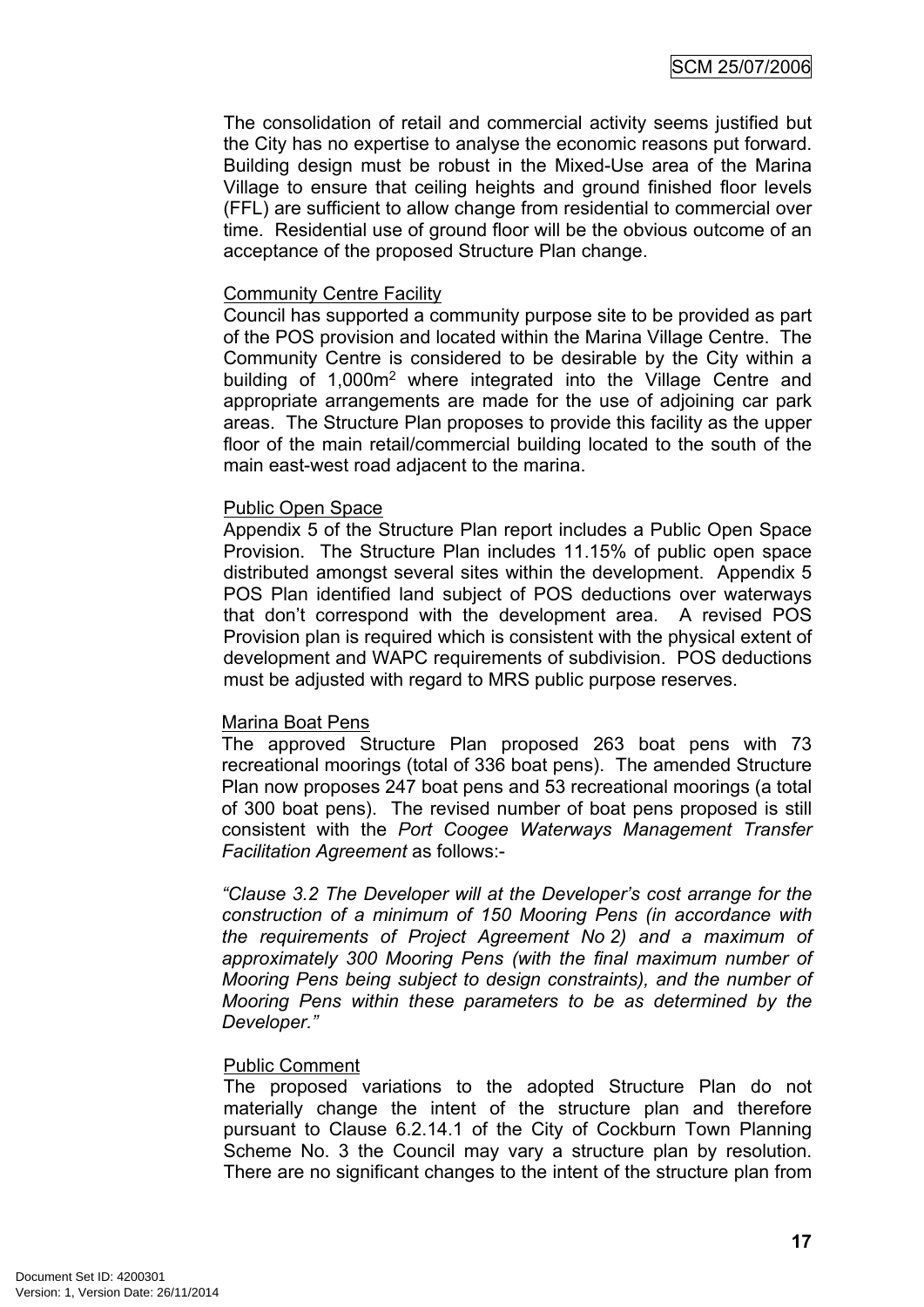a land use planning point of view. The development area remains unchanged, land use configuration is unaffected and densities while higher are comparable to existing densities within the current structure plan.

Council can however decide if the variations to the adopted structure plan are significant enough to be advertised for a period of 21 days in accordance with Clause 6.2.14.1 as follows:-

### *"6.2.4.1 The local government may vary a structure plan:-*

- *(a) by resolution if, in the opinion of the local government, the variation does not materially alter the intent of the structure plan;*
- *(b) otherwise in accordance with the procedures set out in clause 6.2.6 onwards."*

### Port Coogee Management Transfer Facilitation Agreement

It is important to note that although there is no material impact on the agreement, the parties are required to amend the Port Coogee Management Transfer Facilitation Agreement executed by the City of Cockburn, Australand Holdings and Port Catherine Pty Ltd in April 2005, which is based on the completion of the construction of the Marina in accordance with the Council adopted local structure plan annexed to this agreement as Annexure D and reflected in Annexure A – Marine Reserve Plan, as described in clause 3.1 and 6.2(c) of the agreement. Changes to the Structure Plan adopted by Council must also be reflected in these Annexures of the agreement.

#### **Conclusion**

Council's adoption of the variations to the Port Coogee Structure Plan is supported to enable a consolidated plan to be forwarded to the Western Australian Planning Commission for its endorsement subject to the conditions outlined in the recommendation to this report.

### **Strategic Plan/Policy Implications**

The Corporate Strategic Plan Key Result Areas that apply are:

- *"To conduct Council business in open public forums and to manage Council affairs by employing publicly accountable practices."*
- *"To ensure that the planning of the City is based on an approach which has the potential to achieve high levels of convenience for its citizens."*
- *"To ensure that the development will enhance the levels of amenity currently enjoyed by the community."*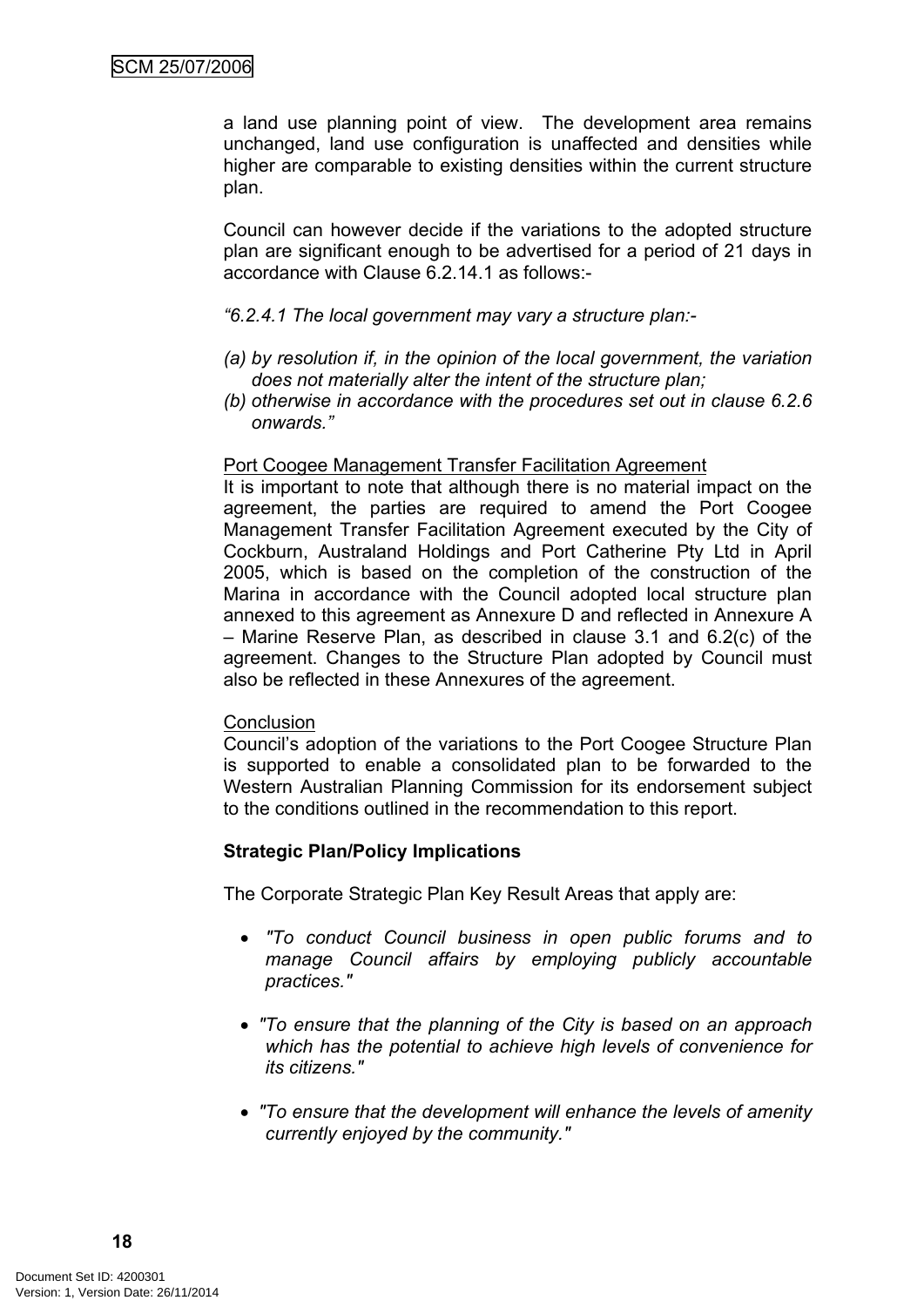- *"To foster a sense of community within the district generally and neighbourhoods in particular."*
- *"To conserve the quality, extent and uniqueness of the natural environment that exists within the district."*
- *"To ensure that the development of the district is undertaken in such a way that the balance between the natural and human environment is maintained."*
- *"To facilitate and provide an optimum range of community services."*
- *"To identify current community needs, aspirations, expectations and priorities of the services provided by the Council."*
- *"To determine by best practice, the most appropriate range of recreation areas to be provided within the district to meet the needs of all age groups within the community."*

The Council Policies that are relevant are:

| APD4  | <b>Public Open Space</b>                        |
|-------|-------------------------------------------------|
| APD28 | <b>Public Open Space Credit Calculations</b>    |
| APD30 | Access Street/Road Reserve & Pavement Standards |
| APD31 | Detailed Area Plans                             |
|       |                                                 |

APD32 Residential Design Codes

### **Budget/Financial Implications**

N/A

#### **Legal Implications**

City of Cockburn Town Planning Scheme No 3. Planning & Development Act Metropolitan Region Scheme

### **Community Consultation**

Public consultation has already occurred in relation to the Port Coogee Structure Plan, which was advertised for public comment in conjunction with the Local Scheme Amendment. At the close of the public comment period, there was a total of 4030 valid submissions received.

### **Agenda Attachment(s)**

- (1) Proposed modifications to Local Structure Plan
- (2) Current Local Structure Plan
- (3) Amended Local Structure Plan
- (4) Port Coogee Building Height Comparison Plan